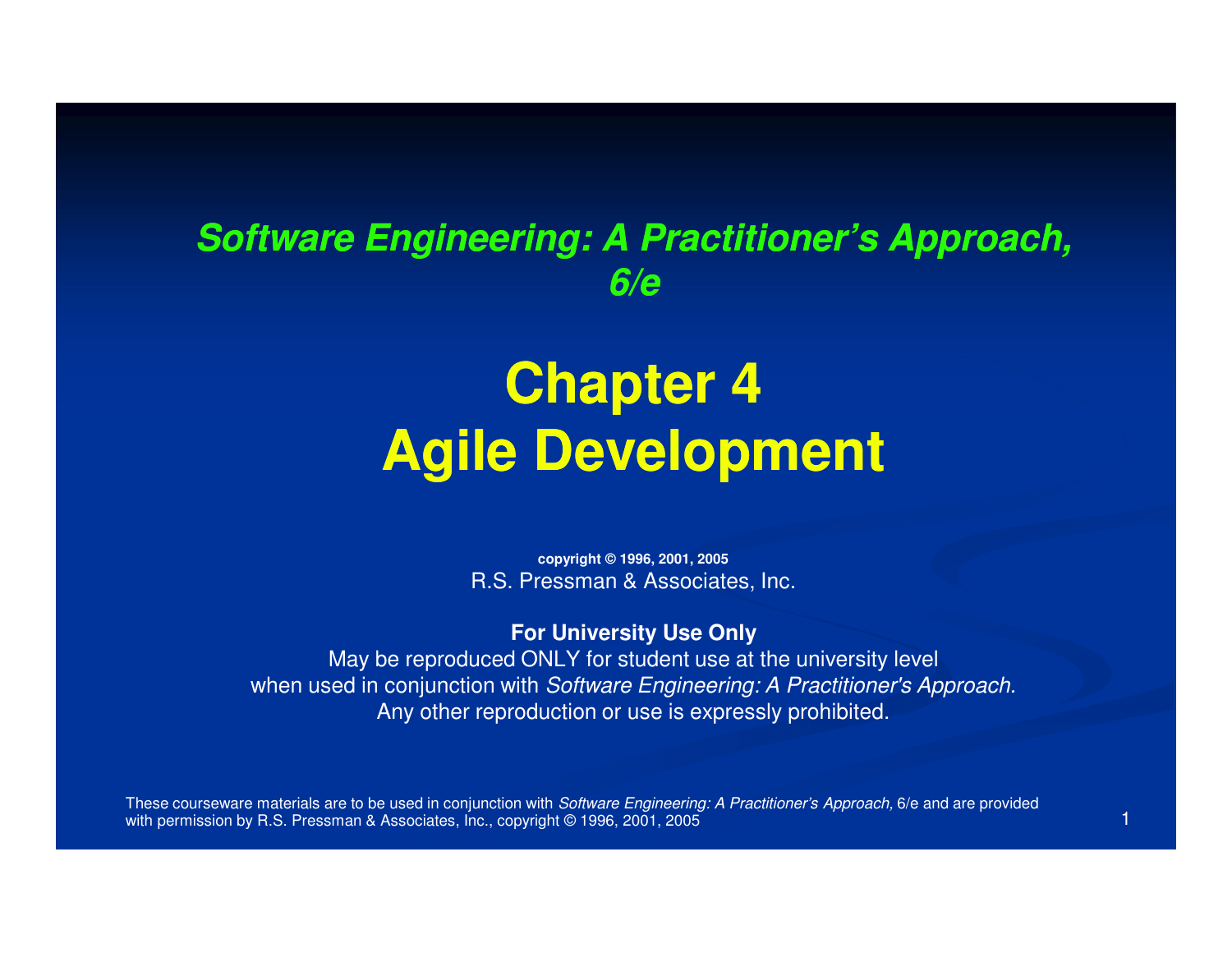# **The Manifesto for Agile Software Development**

**"We are uncovering better ways of developing software by doing it and helping others do it. Through this work we have come to value:** 

•**Individuals and interactions over processes and tools** 

•**Working software over comprehensive documentation** 

•**Customer collaboration over contract negotiation** 

•**Responding to change over following a plan That is, while there is value in the items on the right, we value the items on the left more."**

#### **Kent Beck et al.**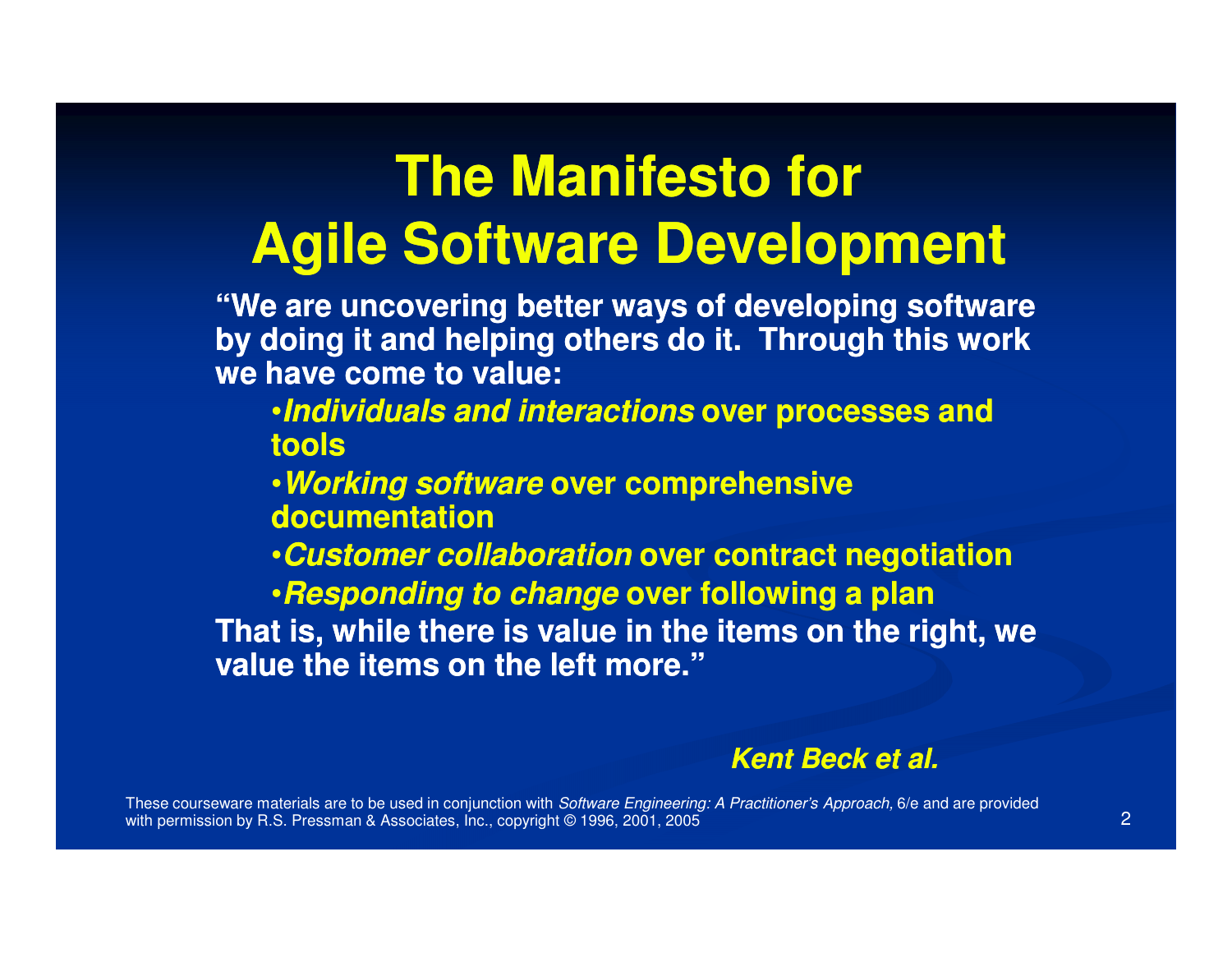### **What is "Agility"?**

- $\mathcal{L}_{\mathcal{A}}$ Effective (rapid and adaptive) response to change
- P. Effective communication among all stakeholders
- P. Drawing the customer onto the team
- **Organizing a team so that it is in control of the work** performed

Yielding …

Rapid, incremental delivery of software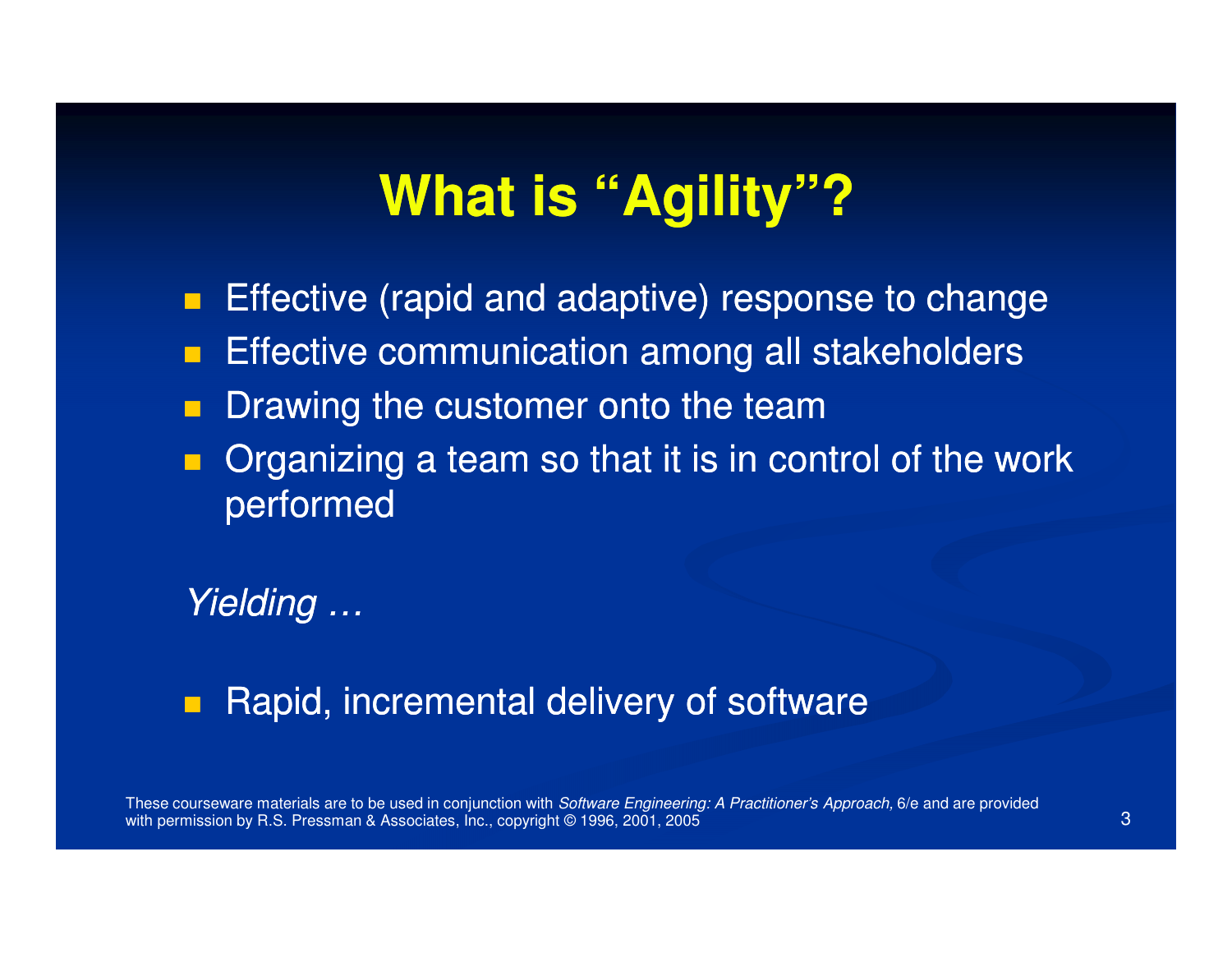### **An Agile Process**

- $\blacksquare$  Is driven by customer descriptions of what is required (scenarios)
- $\blacksquare$ Recognizes that plans are short-lived
- $\blacksquare$  Develops software iteratively with a heavy emphasis on construction activities
- $\blacksquare$ Delivers frequent, multiple 'software increments'
- $\Box$ Adapts as changes occur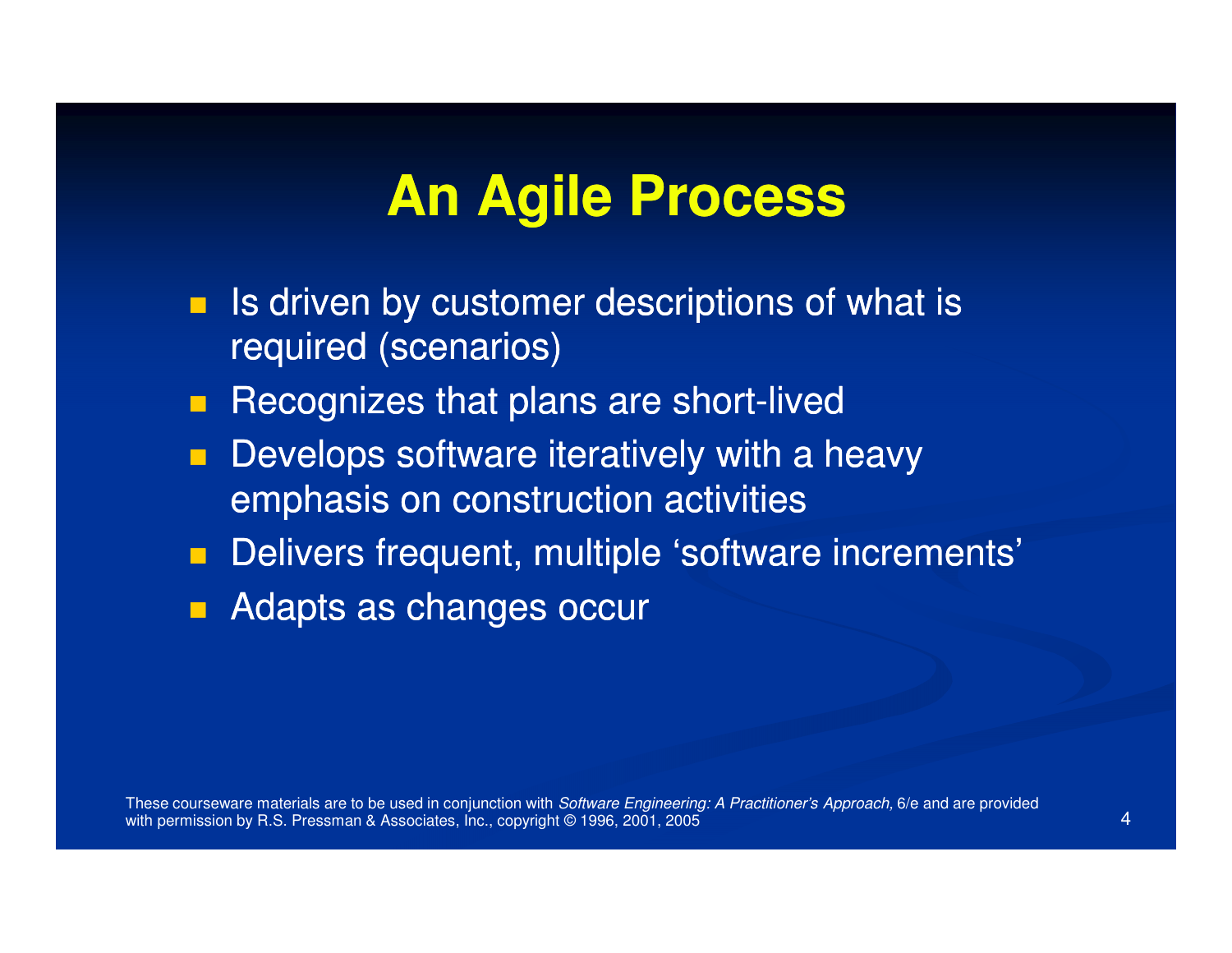# **Agile Team Characteristics**

- **Competence**
- Common focus
- **E** Collaboration
- **Decisiveness**
- **Fuzzy problem-solving ability** solving ability
- **Nutual trust and respect**
- **Self-organization**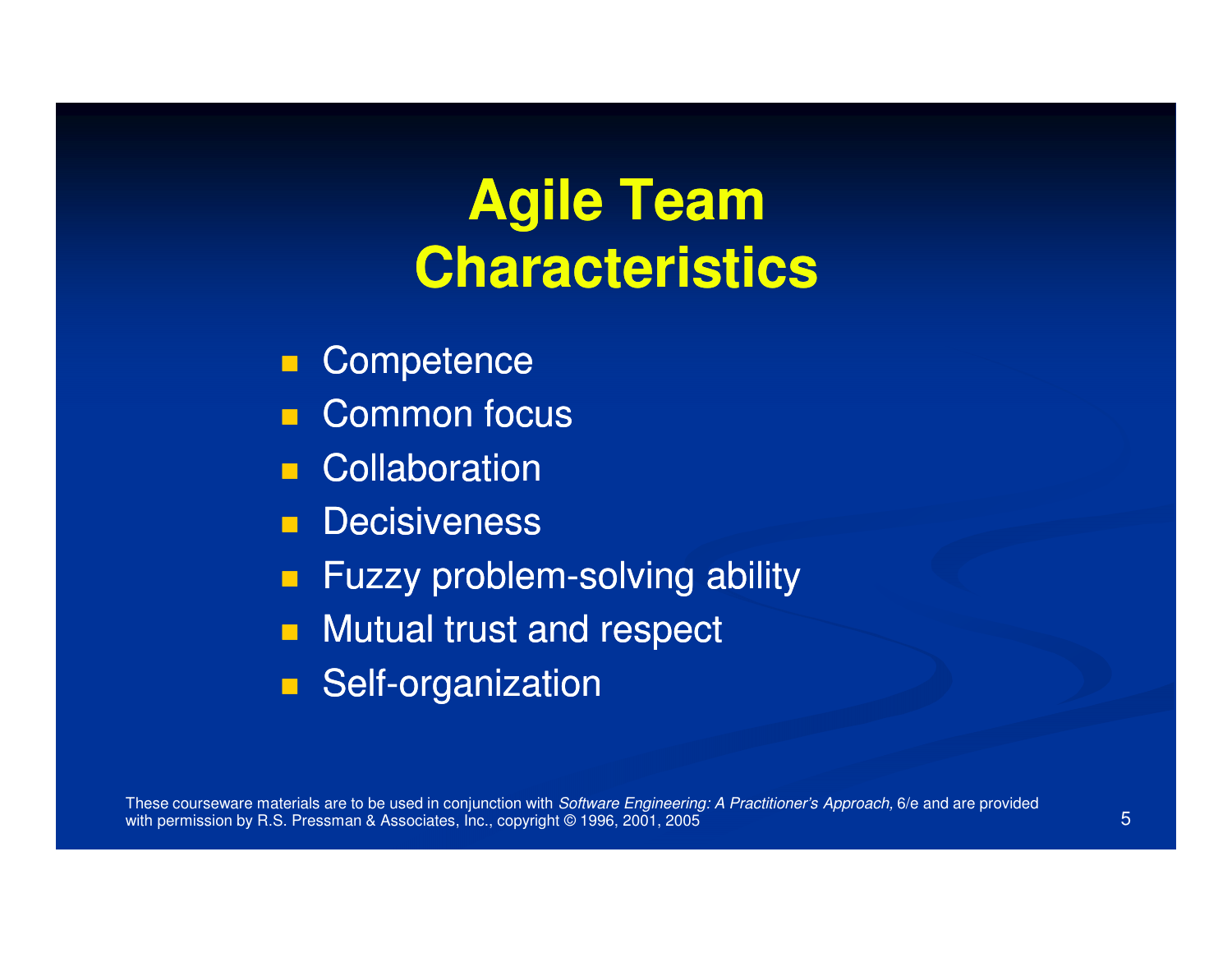### **Extreme Programming (XP)**

- **The most widely used agile process, originally** proposed by Kent Beck
- **READ XP Planning** 
	- **Begins with the creation of "user stories"**
	- Agile team assesses each story and assigns a cost
	- Stories are grouped to for a deliverable increment
	- $\blacksquare$  A commitment is made on delivery date
	- After the first increment "project velocity"(I.e. No. of "stories" implemented during 1st release) is used to help define subsequent delivery dates for other increments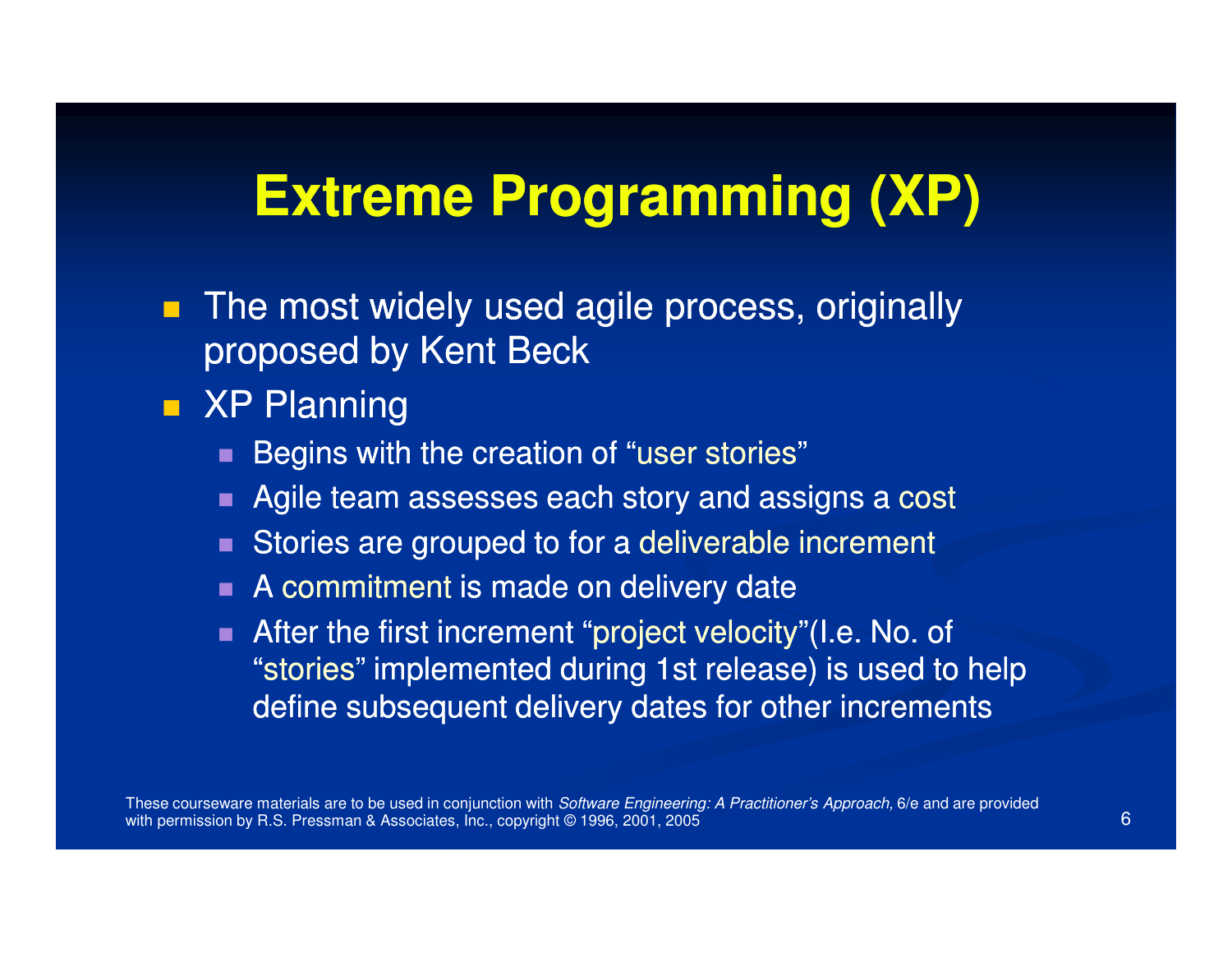### **Extreme Programming (XP)**

#### ■ XP Design

- $\blacksquare$  Follows the KIS principle
- **Encourage the use of CRC (Class-Responsibility Collaborator) cards (see** Chapter 8)
- For difficult design problems, suggests the creation of "spike solutions"—a design prototype (tool for lowering risks)
- Encourages "refactoring"—an iterative refinement of the internal program design

#### **XP Coding**

- $\blacksquare$  Recommends the construction of a unit test for a store *before* coding commences
- $\blacksquare$  Encourages "pair programming"

#### ■ XP Testing

- All unit tests are executed daily
- "Acceptance tests" are defined by the customer and executed to assess customer visible functionality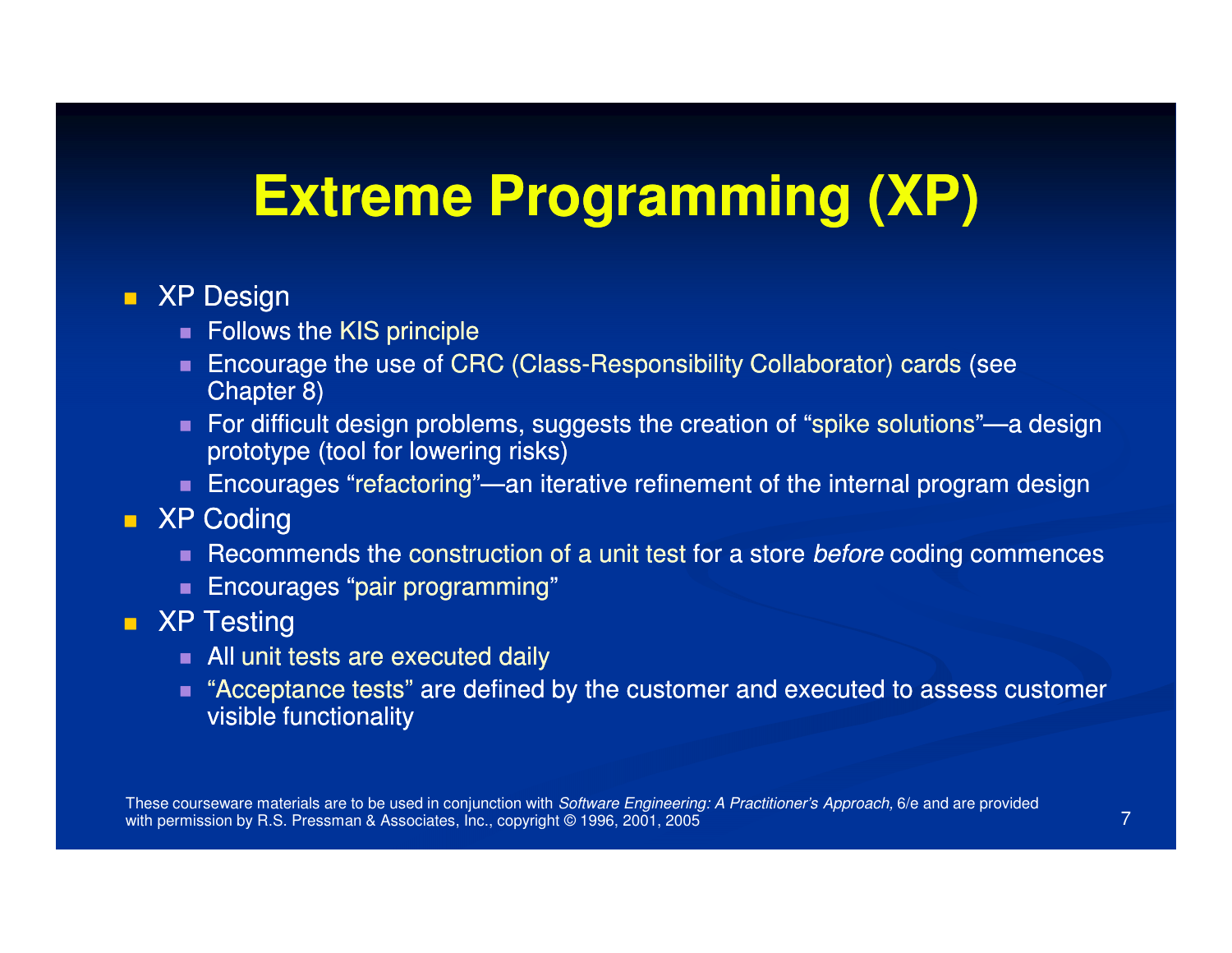### **Extreme Programming (XP)**



8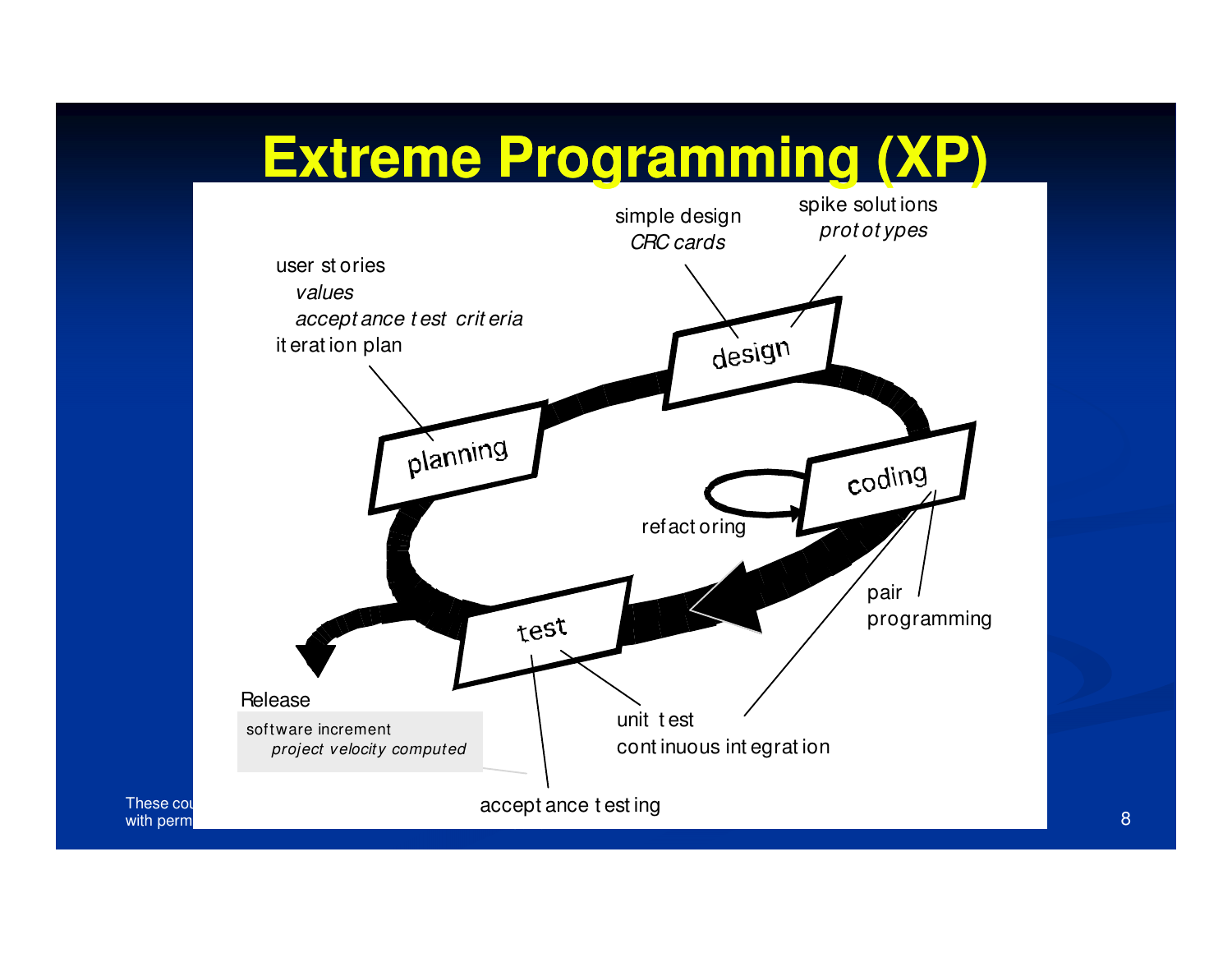### **Adaptive Software Development**

- П Originally proposed by Jim Highsmith
- $\blacksquare$  Useful to changing project and business conditions
- **ASD** distinguishing features
	- Mission-driven planning
	- п Component-based focus
	- Uses "time-boxing" (See Chapter 24)
	- Explicit consideration of risks
	- **Emphasizes collaboration for requirements gathering**
	- п Emphasizes "learning" throughout the process (focus groups; technical reviews; postmortems)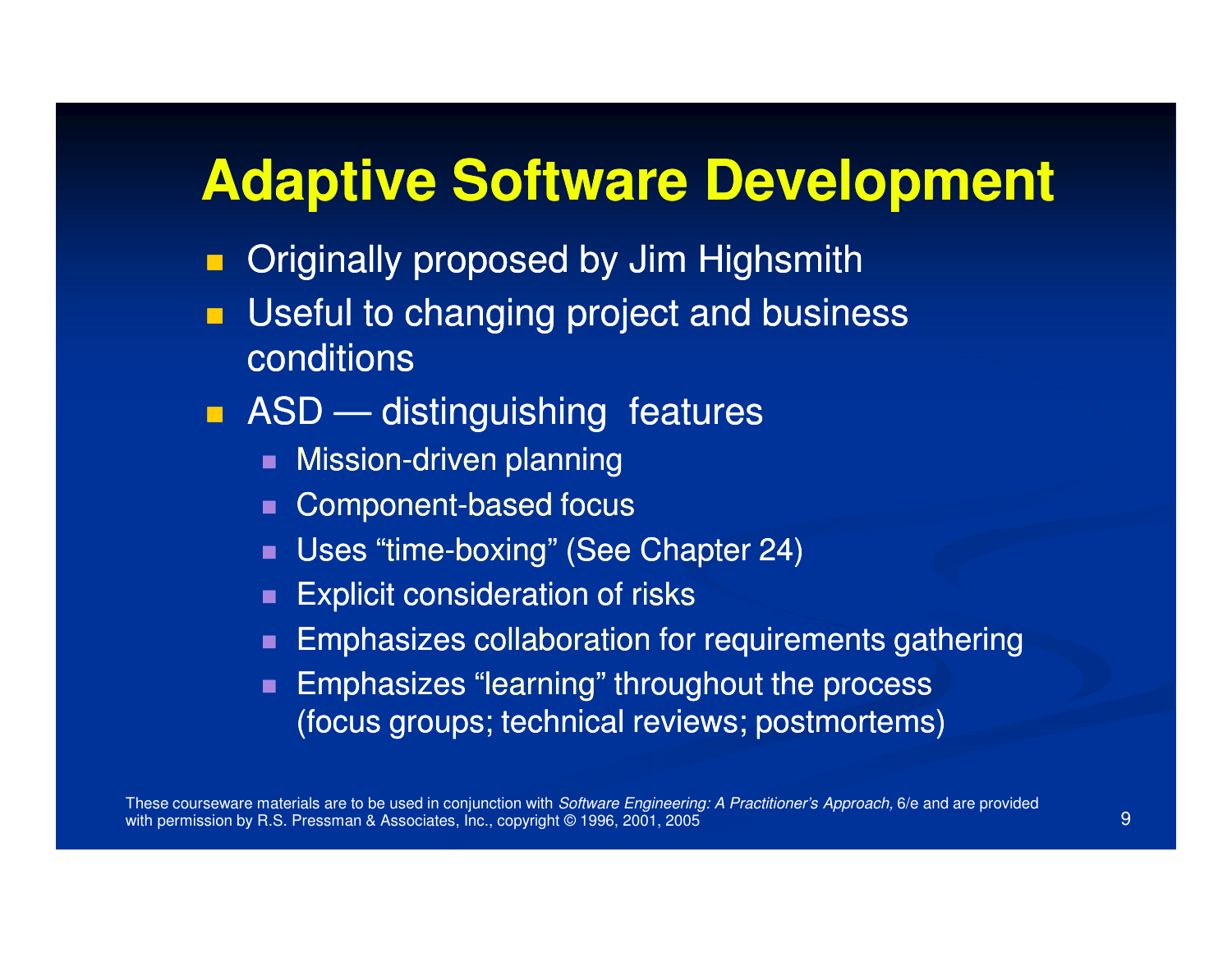## **Adaptive Software Development**



with permiss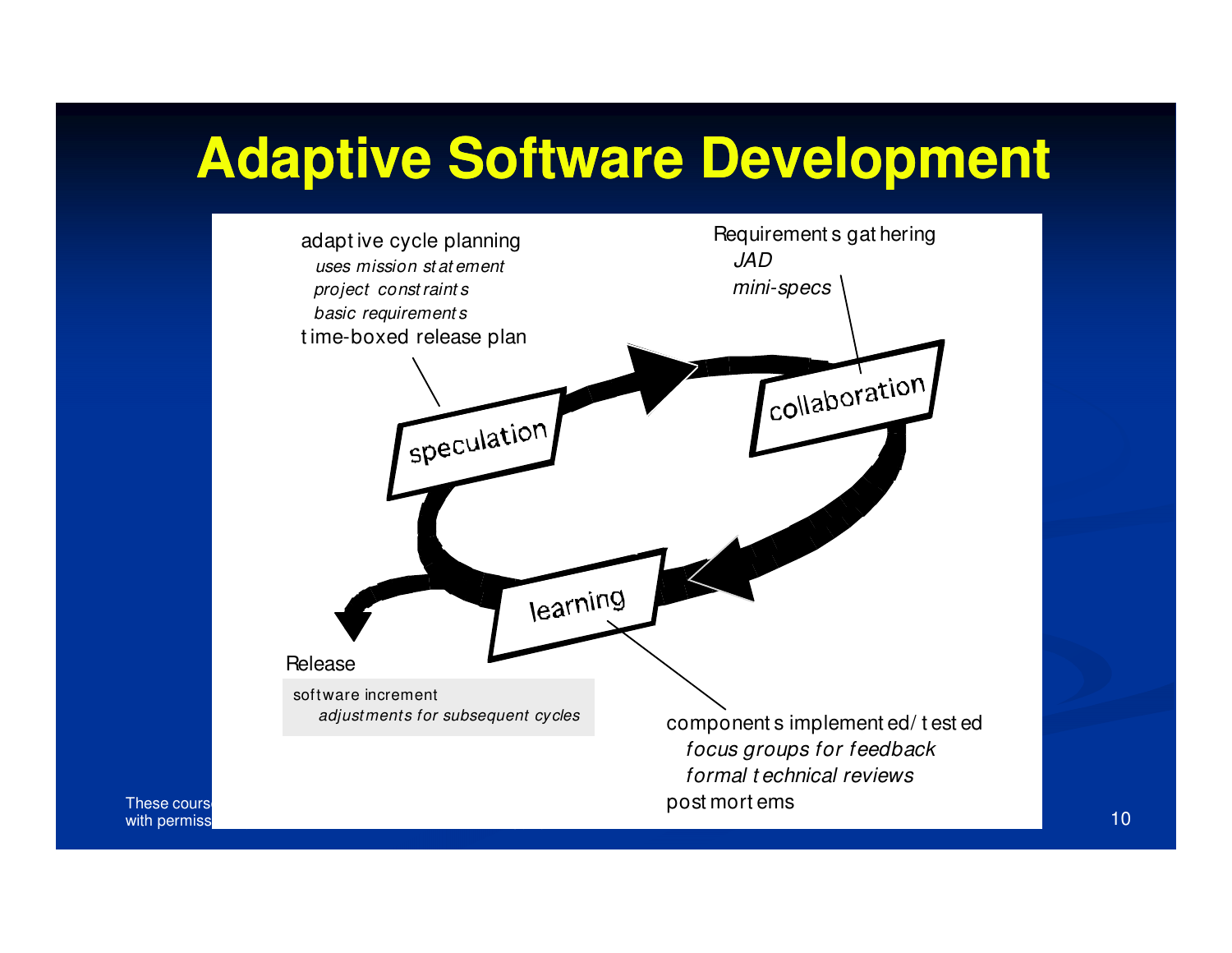### **Dynamic Systems Development Method**

 $\blacksquare$  Promoted by the DSDM Consortium (www.dsdm.org)  $\blacksquare$ DSDM—distinguishing features

- Similar in most respects to XP and/or ASD
- Nine guiding principles:
	- Active user involvement is imperative.
	- п DSDM teams must be empowered to make decisions.
	- The focus is on frequent delivery of products.
	- Fitness for business purpose is the essential criterion for acceptance of deliverables.
	- п Iterative and incremental development is necessary to converge on an accurate business solution.
	- All changes during development are reversible.
	- п Requirements (functional+information; application architecture; maintainability) are baselined at a high level.
	- $\blacksquare$  Testing is integrated throughout the life-cycle.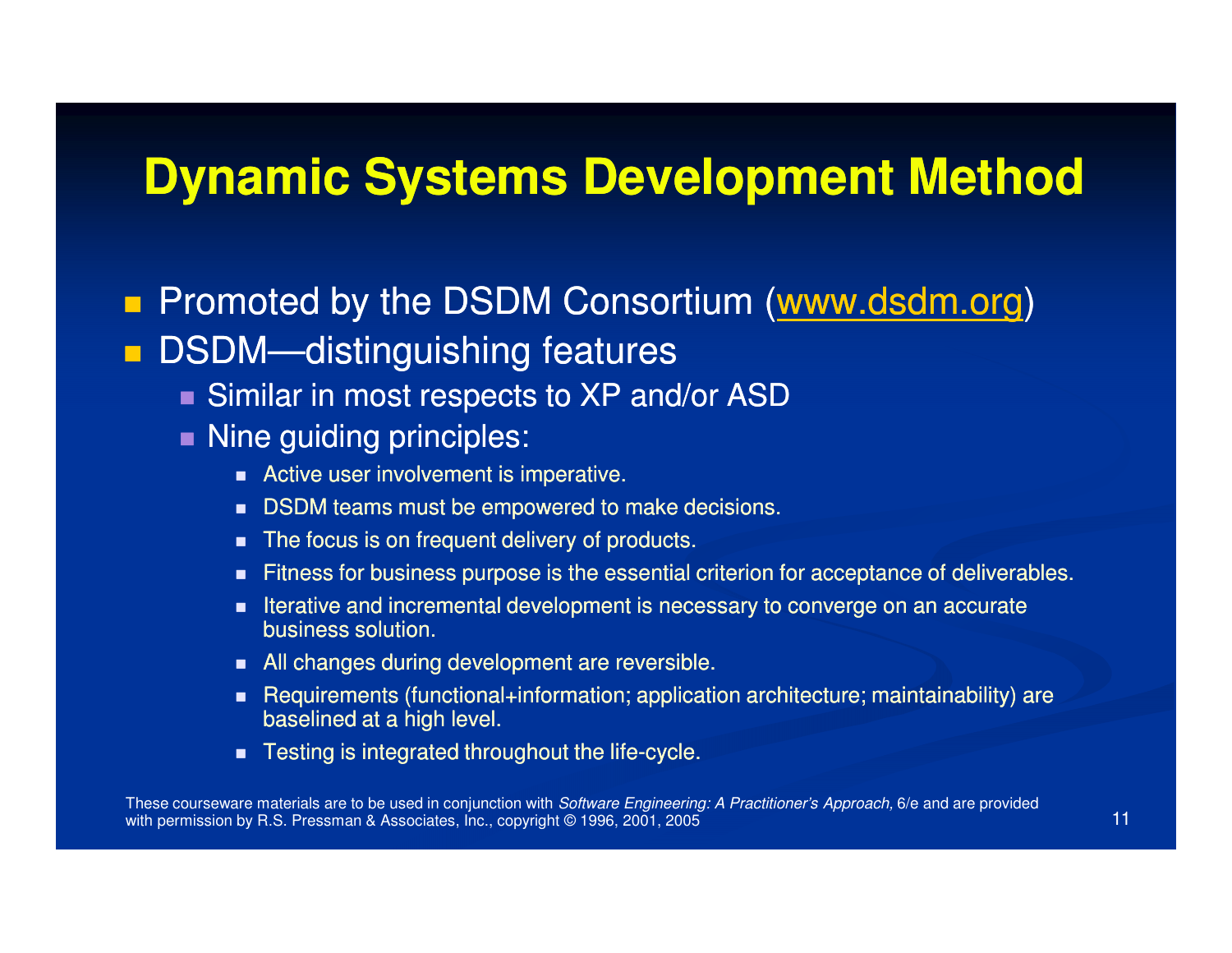### **Scrum**

- $\blacksquare$ **Diminally proposed by Schwaber and Beedler**
- $\blacksquare$ **E** "Assumes up-front that chaos exists"
- Scrum distinguishing features:
	- Small work teams (min. overhead; max. communication)
	- Development work is partitioned into "packets"
	- Testing and documentation are on-going as the product is constructed
	- Work occurs in "sprints" and is derived from a "backlog" of existing requirements (frequent S/W increments)
	- Meetings are very short and sometimes conducted without chairs
	- $\blacksquare$  "demos" are delivered to the customer with the time-box allocated
	- **Constant testing and documentation**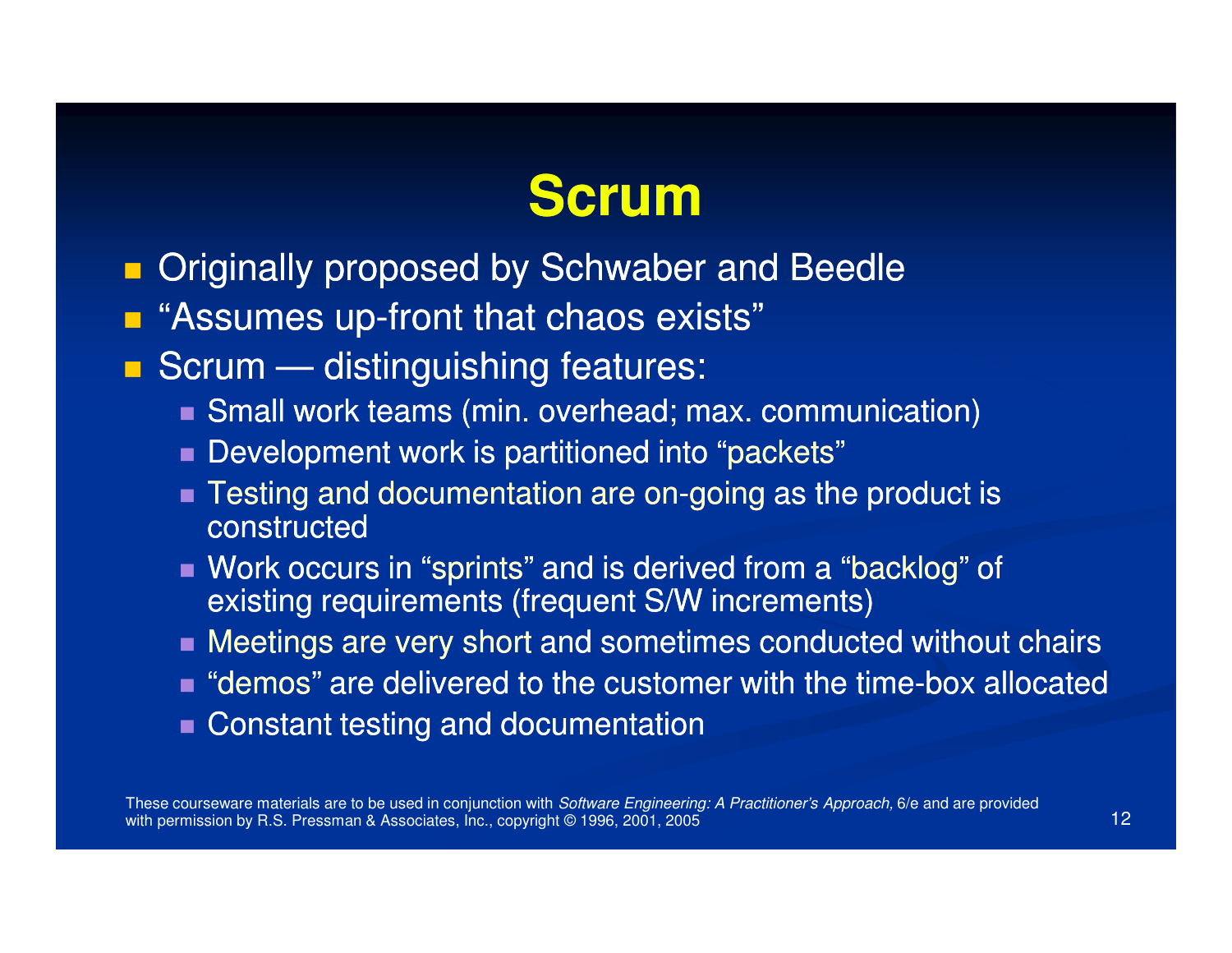

#### Proposed by Cockburn and Highsmith

**Crystal — distinguishing features:** 

- Actually a family of process models that allow "maneuverability" (resource-limited coop. game of invention and communication) based on problem characteristics
- $\blacksquare$  Face-to-face communication is emphasized
- Suggests the use of "reflection workshops" to review the work habits of the team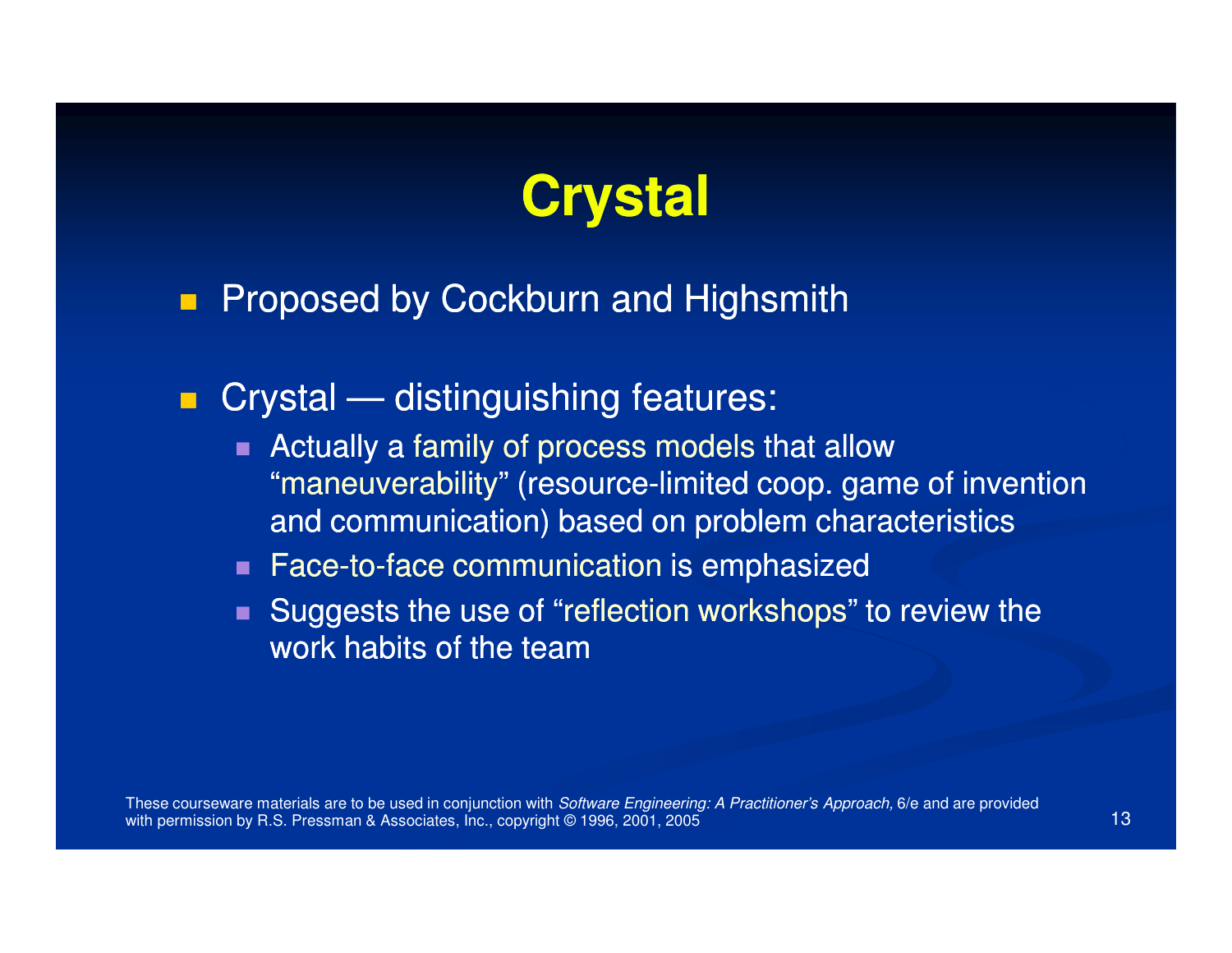### **Feature Driven Development**

- $\blacksquare$ Originally proposed by Peter Coad et al.
- $\blacksquare$  FDD — distinguishing features:
	- ш Emphasis is on defining "features"
		- a *feature* "is a client-valued function that can be implemented in two weeks or less."
	- Uses a feature template
		- $\blacksquare$  <action> the <result> <br/> <br/>koy | for | of | to> a(n) <object>, viz:
			- Add the product to a shopping cart
			- Display the technical specs of a product
	- A features list is created and "plan by feature" is conducted
	- $\blacksquare$ Design and construction merge in FDD